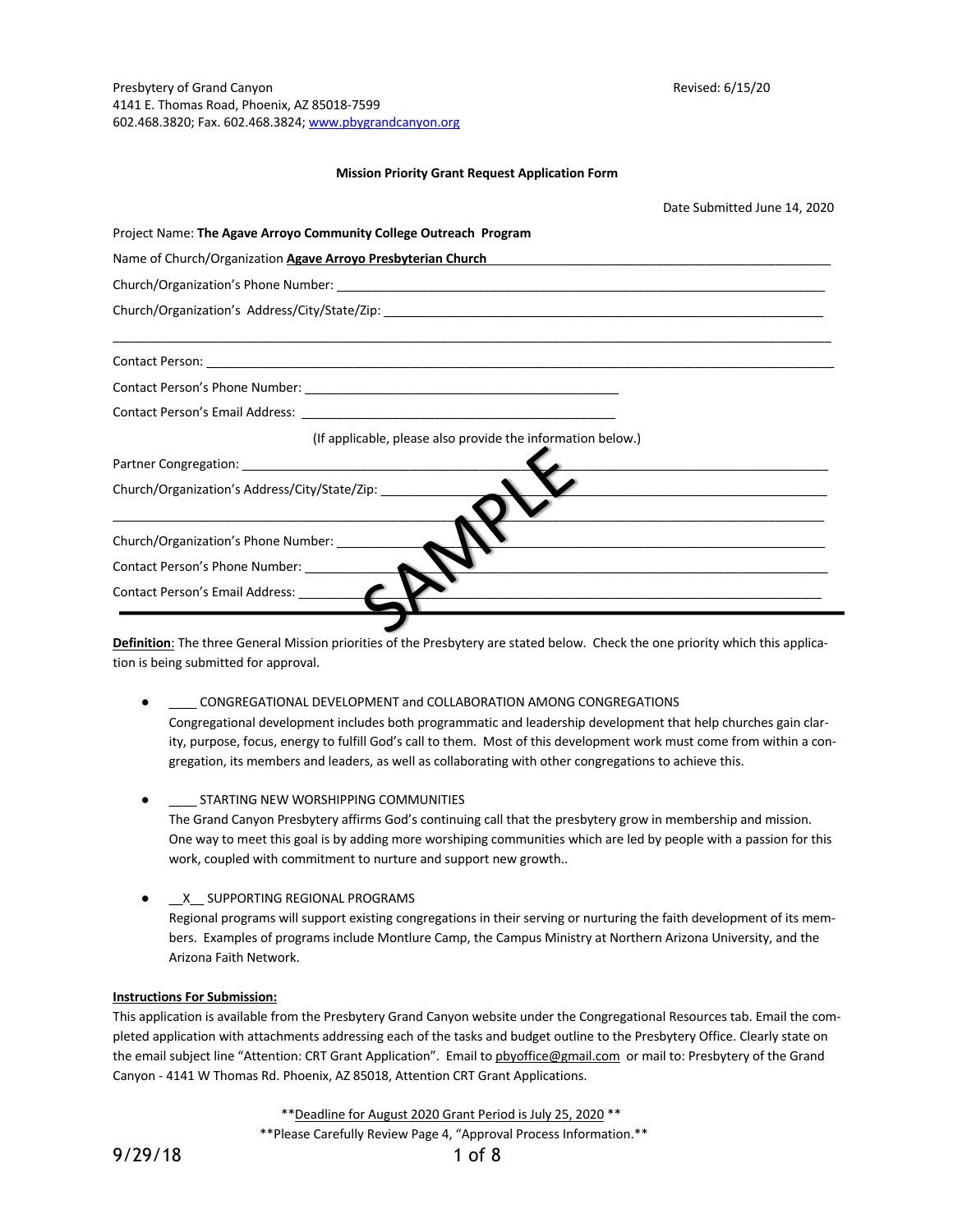## **Task 1.**

# **1. Introduction ad Purpose of Funding Request**

• Purpose of funding request-

# \*Provide a statement of purpose for the request of mission funding.

A number of denominations have a presence near the Agave Arroyo Community College near Agave Arroyo Presbyterian Church. The Outreach Committee wants to provide a Presbyterian presence there with an ordained minister (or other lay leadership) to listen and talk, provide friendship and care, to meet the spiritual needs of students and faculty and help the **college community to access agencies or personnel to assist with specialized needs.**

#### \*Include specifics of what the grant will be used for.

Grant money will be used to compensate the pastor's professional expenses aside from those compensated by the local congregation, materials for church personal as they meet with members of the college community, costs of materials provided by other self-help organizations or agencies, advertising, transportation, food, lodging for off-campus spiritual growth activi**ties, and an emergency fund to help students and staff with immediate vital needs.**

> \*Describe your ministry in ways that give others a sense of its people, programs and goals for helping others.

Agave Arroyo Presbyterian Church is dedicated to loving our Lord and one another. Part of our mission statement is that we are strongly called serve our community. This ministry to the community college will allow the Agave Arroyo Presbyterian Church to be a presence at the campus and to meet with those in need and to help them where they need assistance, thus **serving our community.**

**2. The Funding request includes who, what, when, and where**

\*Answer as many as you can in each category that apply.

# \* (a) Who - Who will be enriched by the grant project?:

The target group who will benefit from the project.

The faculty and students of Agave Arroyo Community College is the target group. During the many changes that have been necessary with the onset of the Covid-19 pandemic, many staff and students have a sense of loss and isolation. Many are in deep need of someone to talk with, pray with, be listened to, and helped with contact and resources for specialized emer**gency needs.** 

#### Those generally expected to execute the project.

AAPC members and their pastor will meet in a series of Zoom meetings to plan the program to begin in the2020 Fall Semester. A number of church members and the pastor of Agave Arroyo Presbyterian Church (AAPC) have specialized and/or professional gifts and talents who will be available for counseling and conversation in the campus union or a designated meeting place (following CDC guidelines for social distancing and personal protection. Other church members may provide bever**ages and treats, gift cards, or transportation to off-campus activities.**

#### Their responsibilities.

In coordination with Agave Arroyo Community College, AAPC will ascertain where the church is most needed in meeting the needs of the school community. We will also work with the college to determine location/s for meeting, hours of our presence, and how to safely meet with staff and/or students using college and CDC guidelines for social distancing and the use of personal protective materials. The pastor or church leaders will log their time and activities with each individual or group. Names will be kept in strict confidentiality unless the people wish to have their names known. These logs will be available to **both church and school administrators.**

Gift necessary to complete a successful project. **\$2,000**

## • (b) What - Grant specifics:

Identify the specific activities anticipated for the project.

The pastor and/or church participants will maintain a regular presence in the campus union and/or socially safe locations (as identified by the community college administration and using college and CDC guidelines during the Covid-19 pandemic) during the school day and some evenings when the union or other spaces are open and safe. AAPC participants will converse, pray with, counsel, and/or provide items or references to those in need and arrange for transportation as needed. If there are enough interested people, off-campus activities will be planned to assist with group-building and, especially, faith-build**ing—all done within CDC guidelines.**

#### What primary result is expected at the conclusion of the project?

Staff and students are undergoing a variety of stressors, some of which may be assisted by a friendly person who may simply listen, or provide an opportunity to pray. Faith-building and meeting other needs may relieve some of the stresses. AAPC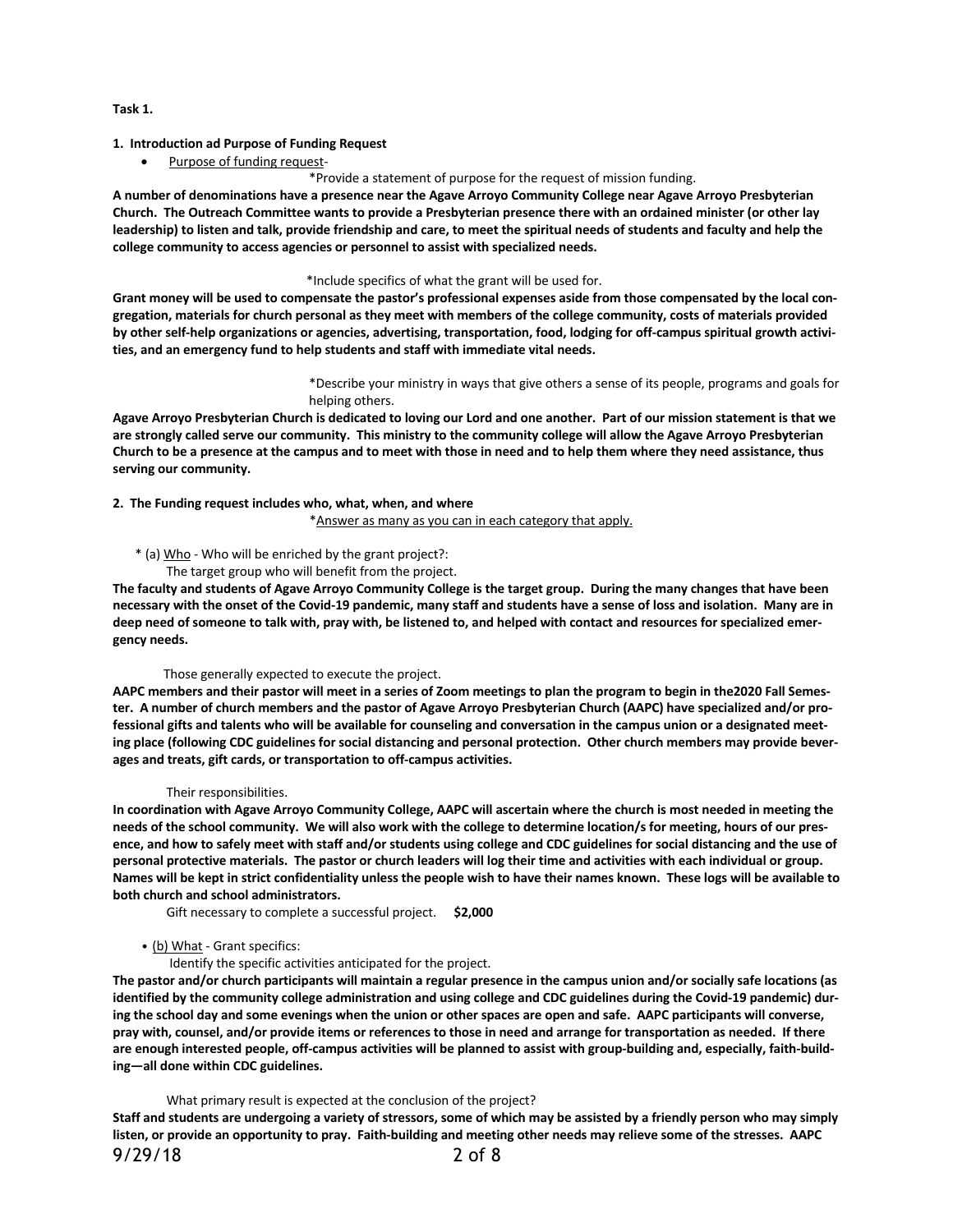will support this ministry in regular prayer and being the hands of God on earth for these people's lives. The goal is that members of the AACC community will feel comforted and less stressed by their contacts with AAPC members, knowing that **the church community cares about them.**

Describe the measures and benchmarks you will use to determine if the primary results are being met. This is hard to determine because AAPC participants don't know who will be involved, how many people will be affected, or the activities we plan to use to meet the needs of the people involved. At a minimum, logs of time, expenses, activities, and participants will be kept. Monthly Zoom meetings will be held to discuss progress and make modifications if needed. Community college staff, college community people (if they wish to participate, and AAPC participants will complete an evaluation at the end of the term and, at an appropriate time, participate in a Zoom conference to assess strengths and weak**nesses. This will help determine if the program should continue for another semester, a sign of success.**

# • (c) When - Project timeline:

• (1) Explain a timeline of completion.

Planning conferences will begin in July, 2020. Community college personnel will be present to help assign meeting places, meeting times, and appropriate personal contacts guided by school policies and CDC Covid-19 protocols. Contacts with students and staff will begin when students return to campus for the fall semester. The grant period will end at the end of the 2020 fall semester following evaluations and determining next steps. The project will last approximately 6 months from July **to December, 2020.**

• (d) Where - Where the project will take place:

- (1) Identity the geographical or organizational boundary for the project.
	- Example: congregation or organization, community, Presbytery or beyond.

The outreach location will be on the campus of Agave Arroyo Community College. As Covid-19 restrictions are lifted, activi**ties could move to the church and possibly some locations away from our community.**

• (2) Explain how your mission grant will impact your congregation or organization, community, Presbytery or beyond. Hopefully, participants from our church, community, and the presbytery will be involved. Records will be kept and modification will be made. This information will be shared with other organizations and churches. Outreach to the community col**lege will bring people together as we do God's work on earth.**

# **3. Budget**

- Budget:
	- Develop and attach separate worksheet/spreadsheet with a detailed budge for the grant requested.
	- Be as comprehensive as possible.
	- \*If for an organization, be as detailed as possible on how funding will be utilized.
	- Funding request must include the church or organization's recent balance sheet.
		- **Budget Instructions:**
			- General Budgets/salary
				- Example: general operating budgets, salaries, honoraria, travel, etc.
			- Programmatic
				- Example: curriculum expenses/supplies, specific programs (Ex: VBS), events, etc.
			- Property

Example: building expenses, property improvements, etc.

## **Your Project Budget Must Include:**

- Specified budget outline on a separate spreadsheet or page
- Amount you, as the applicant, are contributing
- A list of other contributions or grants received List all.
- The total amount you are requesting
- Project budget and information is required for grant to be considered for review.
- Other information required
- List any past Mission Priority Grants from CRT.

A complete budget (including the most recent balance sheet, a complete budget outline, lists of congregational donations, gifts received, and contributors from other churches and agencies) is attached. The budget below is a brief synopsis of ex**pected income and expenses.**

| Income  | Donations from AAPC members for gifts and supplies      |            |  | \$3,000  |
|---------|---------------------------------------------------------|------------|--|----------|
|         | Matching grant funds for pastoral compensation          |            |  | \$4,800  |
|         | Income from PW and Mission Committee talent show dinner |            |  | 450      |
|         | Senior High Youth potato bar dinner                     |            |  | 350      |
|         | (?) Presbytery of Grand Canyon Mission Priority Grant   |            |  | \$2,000  |
|         | <b>TOTAL INCOME</b>                                     |            |  | \$10,600 |
| 9/29/18 |                                                         | $3$ of $8$ |  |          |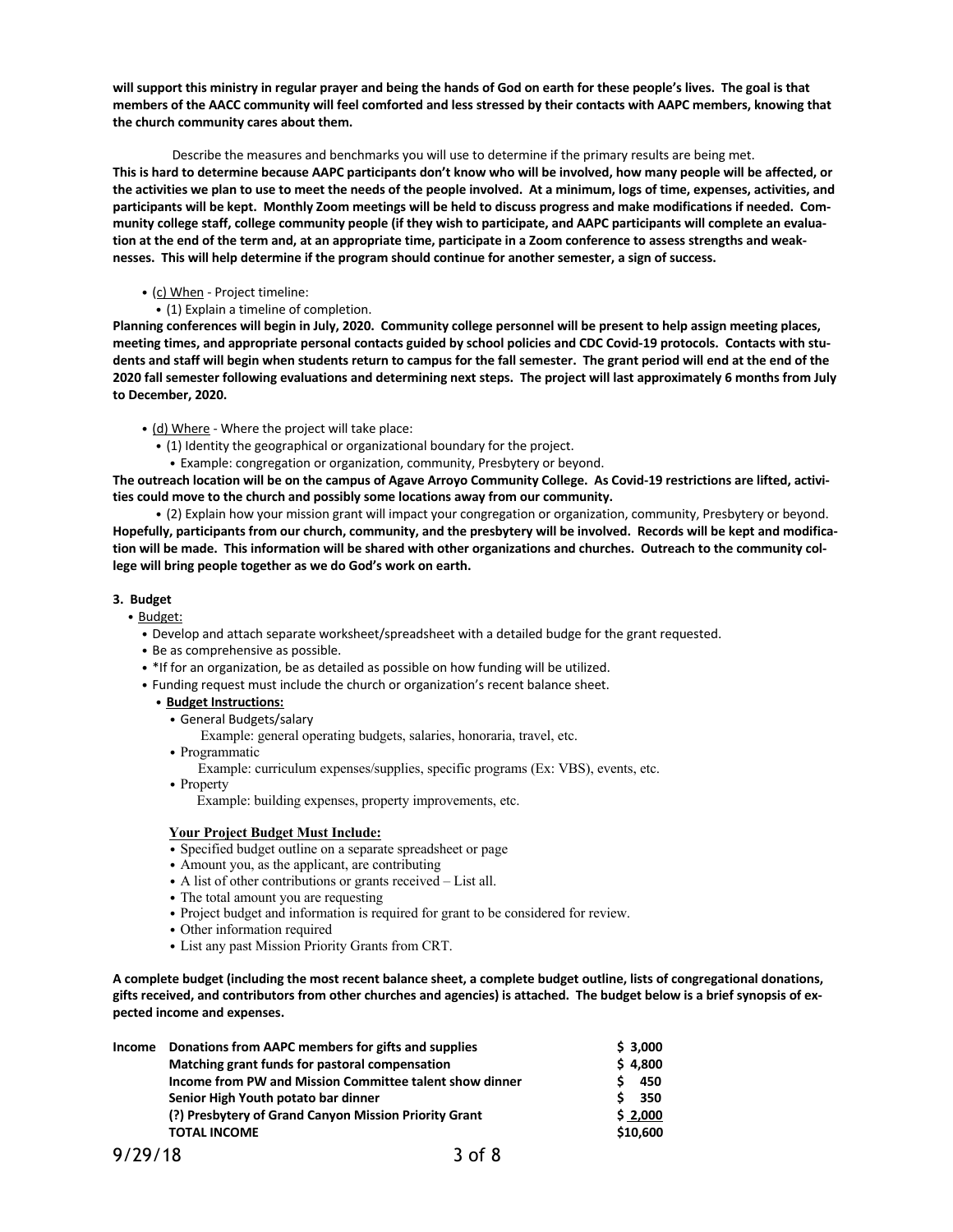| <b>Expenses</b>                                                  |          |
|------------------------------------------------------------------|----------|
| Pastor's after hours compensation (6 hrs./week for 16 weeks)     | \$4.800  |
| Personal protection equipment and supplies                       | 300      |
| Location Expenses (space rental, tables, chairs, internet, etc.) | 500      |
| <b>Advertising and Materials</b>                                 | \$1,500  |
| Off-campus travel                                                | \$1,500  |
| <b>Off-campus lodging</b>                                        | 700      |
| Providing Misc./Other Needs for the college community            | \$1,300  |
| <b>TOTAL EXPECTED EXPENSES</b>                                   | \$10,600 |

# **Task 2.**

**4. Inclusion of Racial/Ethnic Participants**

• **Question #1: Inclusion of Racial / Ethnic Participants**

• Does the grant support the needs of racial / ethnic persons? If so, how?

**The college has racial/ethnic communities within their staff and student populations. Reducing stress, giving opportunities to pray, sharing, and directing people to needed resources helps promote understanding as we work together.**

#### • Does it encourage multi-ethnic relationships and experiences?

There is a large percentage of Native, Hispanic, and African American persons on staff. One-on-one contact is the first step **to developing multi-ethnic relationships and experiences. Honest dialog, praying together, understanding needs will lead to deeper understanding of ourselves and each other.**

#### **5. Connection to Mission**

Question #2: Connection to mission (Address one or more items)

• How does your grant connect to your local church mission?

AAPC's mission is dedicated to loving our Lord and one another. Our mission statement focuses on strongly serving our community. We are committed to reaching out to our whole community, whether they are church members or not. Sometimes it's hard to hear of God's love when you are lonely, stressed, or feel inadequate. We will show God's love to the AACC community by helping them have a friendly face to speak to, pray with, or knowing where to turn when they **need help.**

#### • How does your grant connect to your organization's mission?

The congregation of AAPC believes that we serve God by serving others. We love God by loving others. That is the essence **of what we believe.**

#### • How does your grant connect to the Presbytery's mission?

The outreach project supports the Presbytery of Grand Canyon's mission "to celebrate and proclaim the Gospel of Jesus Christ by...engaging in ministry and mission...and being a connectional, communicative ink in the Presbyterian Church (USA)."

• How does your grant connect to the General Assembly's mission?

The Agave Arroyo Community Outreach project supports the PC(USA)'s mission as articulated by the Presbyterian Mission Agency by "joyfully partnering with groups to nurture and support Christ's disciples wherever the Holy Spirit leads us." Each person touched by our project, whether Christian or not, will see God's love in the eyes, hearts, words, and hands of each **AAPC member who reaches out to them at the community college.** 

• Does is support the mission of a continuing grant program?

This is a new project, not a continuing grant program. We are hopeful that the support given to us by a mission grant will help us with the skills and resources to continue and amplify our own community outreach and to help plant the seeds **of community outreach programs to other churches and organizations within the presbytery and beyond.**

# **6. Congregational Networking**

• Question #3: Congregational Networking

• Does the grant provide experiences for multiple congregations? If so, how?

Three other congregations in the community have expressed interest in helping to make this project successful. Representa**tives from those congregations will join in with evaluation and modification activities.** 

• Does the grant include technology which connects congregations?

We will advertise in the campus newsletter and contact students through email. Eventually it might be a good idea to create **a facebook or twitter page.**

**7. Individuals Impacted**

• Question #4: Individuals Impacted

9/29/18 4 of 8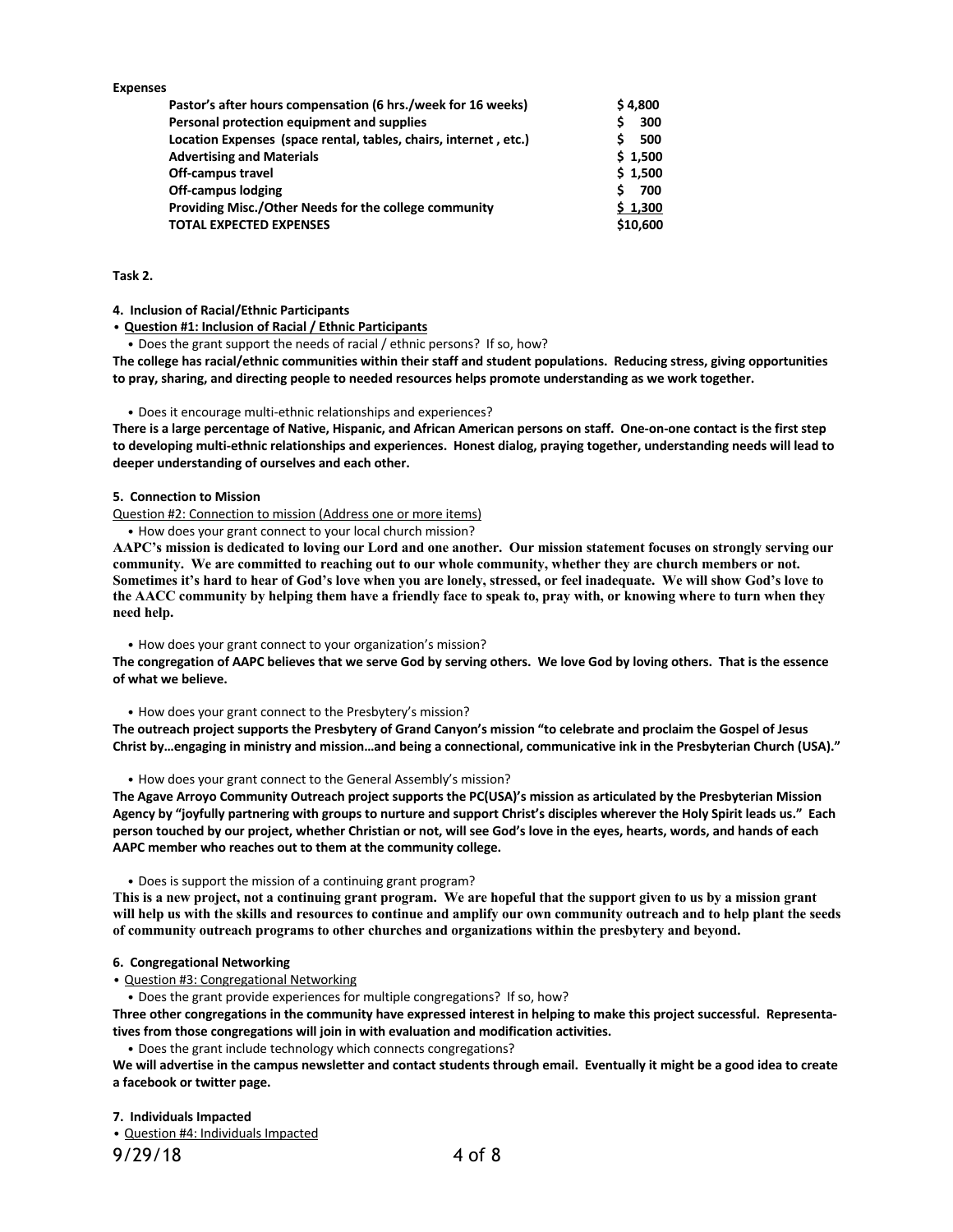• How does the grant impact a large percentage of people in the local congregation?

At this time 22 church members (about 10% of our membership) have committed to be on campus to meet people and **help with needs. Church members will pray for this ministry weekly during worship. Many will provide snacks and transportation. Over 60% of the membership have participated in fund-raising activities or personally donated money** and gift cards. At a time when congregational faith-building activities resume, the people are anxious to participate and **invite the community college community to join us.** 

• How does the grant impact additional people in the community?

Self-help organizations and other community resource groups and professionals have asked how they can help and will be available as the need arises. Three other congregations in the community have expressed interest in the project and are **exploring ways they can assist as the outreach grows.**

• How does the grant impact additional people throughout the Presbytery and/or region?

If successful, our outreach project will begin to build relationships between the community college and the community. As our church continues to "grow our project," we will create a model and a set of guidelines that we will readily make **available to other churches and organization.**

# **Task 3.**

#### **8. Plan for Evaluation of Effectiveness included**

• Question #1: Plan For Evaluation Of Effectiveness Included

• How will the grant recipients show that the grant was effective?

The pastor and AAPC participants will log the number of people with whom he has contact. They will also summarize the **types of contacts made with the community college community. AAPC participants and Agave Arroyo Community College** personnel will meet monthly in a Zoom conference to assess what is happening and make modifications to the program as needed in order to make the program a more effective outreach. Individual evaluations will be completed by church participants and as many AACC participants as possible. The Evaluation forms are attached to this application. Any needed adaptations will be recorded and updated as necessary. At the end of the school term a final Zoom conference will be held to **evaluate the program and to make plans for next steps.**

• How will CRT know the grant was effective?

Pictures of AAPC members on campus will be taken to chronicle activity and to share with CRT. Pictures of AACC staff and students will not be included unless permission is given. Copies of final reports and the final budget will shared with CRT. We will answer the mid-project questions and, hopefully, share a progress report in EFOCUS. Finally, AAPC will complete all **final request from CRT to fulfill the requirements of the Mission Priority Grant.**

**9. Other Factors Not Addressed by Other Rubric Categories**

• Question #1: - Other Factors Not Addressed By Other Rubric Categories

We have tried to address all questions on the application as completely as possible. We've also looked at the judging rubric in order to score as highly as possible. We believe in this project and know that God has put into our hearts a way of being Christ's hands (and feet!) on the ground. Receiving a grant will us to reach and care for as many people as possible during **this very difficult time.**

**Task 4.**

**\***Answer one:

## • Would this mission project be able to be completed if not fully funded?

AAPC is committed to this outreach and plans to do as much as we can with the resources we have. Monies dedicated to advertising and some materials may limit the outreach if potential participants are unaware of our presence on campus. Grant monies not received for activities or other materials may also limit what services we may be able to provide. Even if **not funded, all reporting and accountability measures will be as reported in this application.**

**Task 5.**

**\***If it applies (not applicable for organizations)::

- Are you up-to-date on your per capita?
- If you answer no, please explain why not.

Arroyo Grande Presbyterian Church strongly believes that we need to actively support the PC(USA). We are up-to-date **with our per capita payments. In fact, the congregation has submitted all per capita payments for 2020.**

**Approval Process Information**

**Approval Process:**

9/29/18 5 of 8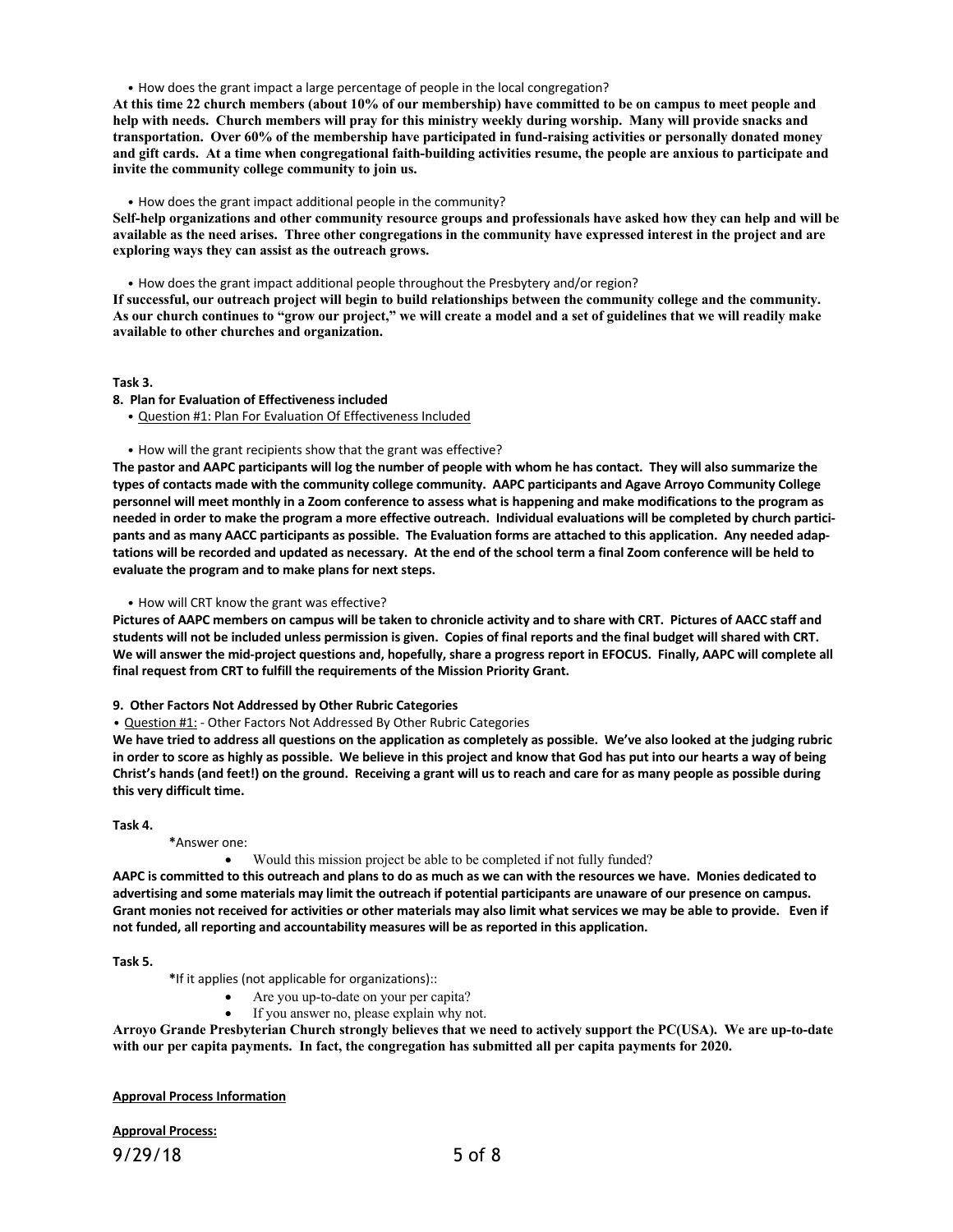The Congregational Resourcing Team will hold a special meeting in January, 2019 to review applications. Applicants can expect to receive a communication from CRT with the determination made after that meeting.

If funded, you will receive determination letter prior to disbursement.

# **Grant Approval Statement:**

Provide a detailed summary on how the grant money has affected the project you applied for and end result within 6 months of grant funding. If still continuing project, provide an update at the 6 month mark and at the completion of the project.

Include any receipts and pictures of completed project - if applicable. Future grant funding may be affected if an effectiveness summary is not received within 6 months of funding. Once the project is complete, a final summary and budget is required to be submitted to CRT Send information to pbyoffice@gmail.com - Attention CRT Grant Applications.

A Congregational Resourcing Team member will also be following up with each grant recipient 5-6 months after grant funding to get a report on benchmarks and effectiveness of grant.

Small articles will be featured in EFocus to showcase the different grant recipients and how the grant has impacted the project, etc.

2-3 pictures can be included as well.

Submit information to pbyoffice@gmail.com - Attention CRT Grant Article

Any unused funds are to be returned to the Presbytery.

Thank you,

Congregation Resources Team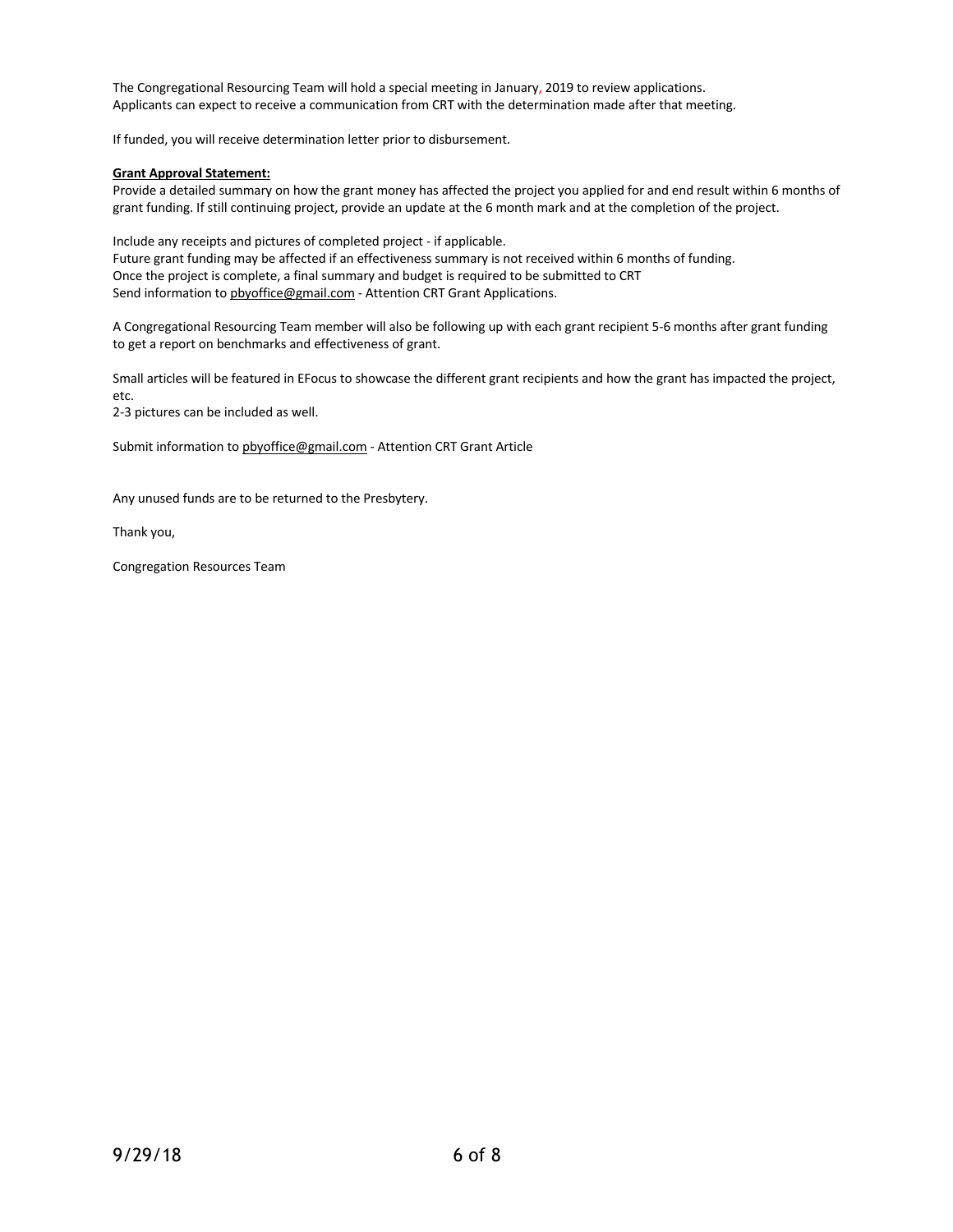# **CONGREGATIONAL RESOURCING TEAM MISSION GRANT JUDGING RUBRIC (Revised 6/15/20)**

| Name of Project Or What Funding is For: _<br>Person(s), Church, or Organization Requesting Mission Grant Funding |             |  |  |  |                                                |            |
|------------------------------------------------------------------------------------------------------------------|-------------|--|--|--|------------------------------------------------|------------|
|                                                                                                                  |             |  |  |  | 1. Introduction and Purpose of Funding Request | (5 points) |
|                                                                                                                  |             |  |  |  | (a) The purpose introduces the project.        |            |
| (b) The purpose describes how mission grant funds will be used.                                                  |             |  |  |  |                                                |            |
| (c) The purpose is clear and comprehensive.                                                                      |             |  |  |  |                                                |            |
| 2. The Funding Request Includes who, what, where and when                                                        | (20 points) |  |  |  |                                                |            |
| (a) Who will be enriched by the grant?                                                                           |             |  |  |  |                                                |            |
| (b) What are the specific details of the grant project?                                                          |             |  |  |  |                                                |            |
| (c) What is the project timeline?                                                                                |             |  |  |  |                                                |            |
| (d) Where will the project tale place?                                                                           |             |  |  |  |                                                |            |
| 3. Budget                                                                                                        | (20 points) |  |  |  |                                                |            |
| (a) Funding request must include the project budget.                                                             |             |  |  |  |                                                |            |
| (b) It must include any funding from the church/organization, gifts,                                             |             |  |  |  |                                                |            |
| other grants, or other sources.                                                                                  |             |  |  |  |                                                |            |
| (c) Funding request must include the church or organization's recent                                             |             |  |  |  |                                                |            |
| Balance sheet and project budget for requesting grant funds.                                                     |             |  |  |  |                                                |            |
| 4. Inclusion of Racial/Ethnic Participants                                                                       | (10 points) |  |  |  |                                                |            |
| (a) Supports needs of racial/ethnic persons.                                                                     |             |  |  |  |                                                |            |
| (b) Encourages multi-ethnic relationships and experiences.                                                       |             |  |  |  |                                                |            |
| 5. Connection to Mission Addresses all applicable areas of mission:                                              | (10 points) |  |  |  |                                                |            |
| valid connections to more areas of mission will score more points.                                               |             |  |  |  |                                                |            |
| (a) Local church's mission                                                                                       |             |  |  |  |                                                |            |
| (OR)                                                                                                             |             |  |  |  |                                                |            |
| (b) Local Organization's Mission                                                                                 |             |  |  |  |                                                |            |
| (c) Presbytery's mission                                                                                         |             |  |  |  |                                                |            |
| (d) General Assembly's mission                                                                                   |             |  |  |  |                                                |            |
| (e) Supports mission of continuing CRT grant programs. (List previous received grants from CRT.)                 |             |  |  |  |                                                |            |
| 6. Congregational Networking Addresses all that are applicable:                                                  | (10 points) |  |  |  |                                                |            |
| (a) The project provides opportunities for multiple congregation participation.                                  |             |  |  |  |                                                |            |
| (OR)                                                                                                             |             |  |  |  |                                                |            |
| (b) The project provides opportunities for multiple organizational/community                                     |             |  |  |  |                                                |            |
| Participation.                                                                                                   |             |  |  |  |                                                |            |
| (c) The project includes technology which connects congregations.                                                |             |  |  |  |                                                |            |
| 7. Individuals Impacted Addresses all that are applicable:                                                       | (10 points) |  |  |  |                                                |            |
| (a) Impacts a large percentage of people in the local congregation.                                              |             |  |  |  |                                                |            |
| (b) Impacts additional people in the local community.                                                            |             |  |  |  |                                                |            |
| (c) Impacts people throughout the presbytery and/or region.                                                      |             |  |  |  |                                                |            |
| 8. Plan for Evaluation of Effectiveness Included                                                                 | (10 points) |  |  |  |                                                |            |
| (a) How will the grant recipient show that the project was effective? Be detailed.                               |             |  |  |  |                                                |            |
| (b) How will the Congregational Resourcing Team know that project was                                            |             |  |  |  |                                                |            |